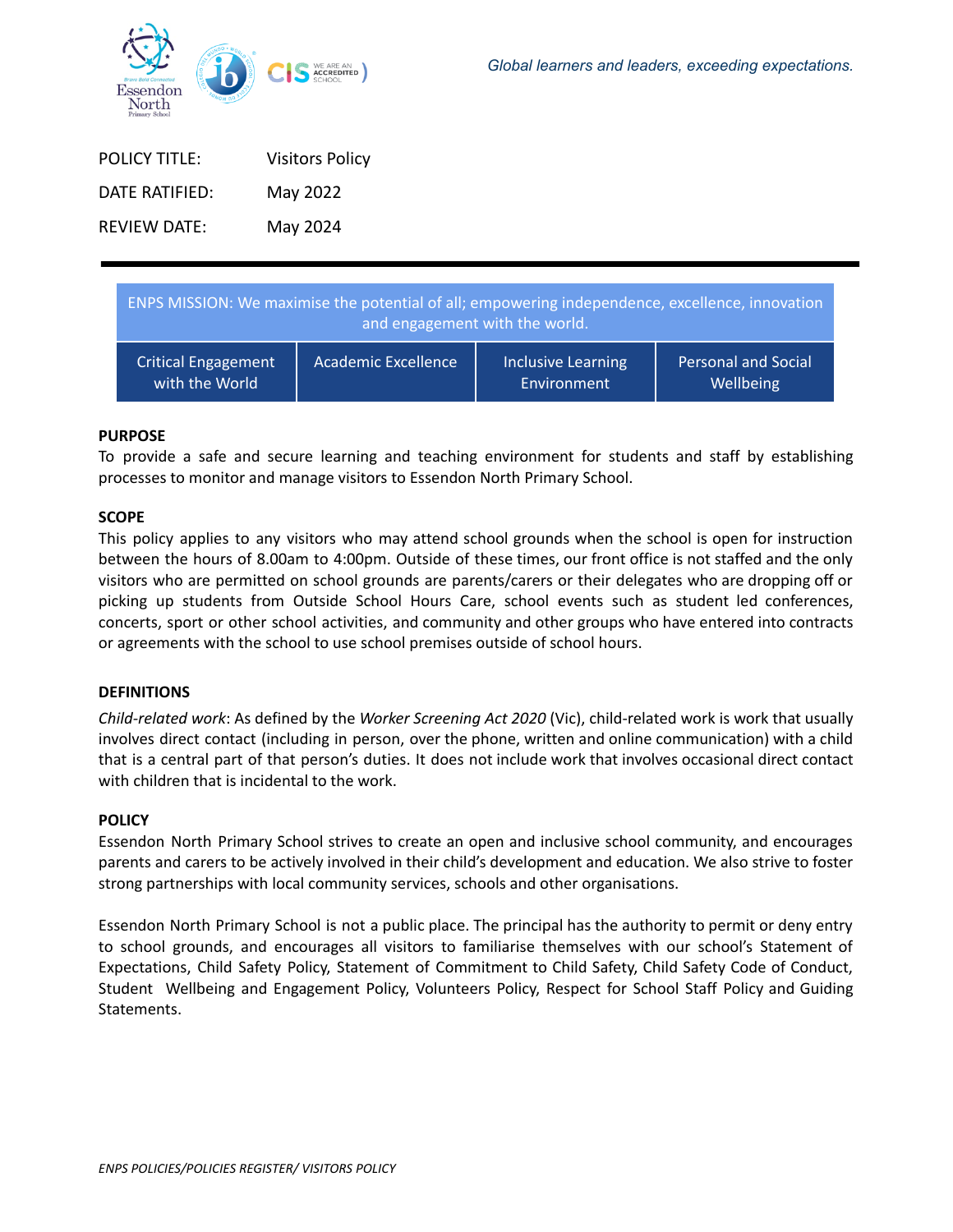

From time to time, different members of the public may visit our school. Visitors may include, but are not limited to:

- Parents
- Volunteers see our school's Volunteers Policy for more information
- Prospective parents, students and employees
- Invited speakers, sessional instructors and others addressing learning and development
- Public officials (eg Members of Parliament, local councillors)
- Persons conducting business eg: uniform suppliers, booksellers, official school photographers, commercial salespeople
- Tradespeople
- Children's services agencies
- Talent scouts
- Department of Families, Fairness and Housing workers
- Victoria Police
- Persons authorised to enter school premises (eg Worksafe inspectors, health officers etc)
- Other Department of Education and Training staff (including allied health staff) or contractors
- NDIS therapists or other allied health or health practitioners

## **Sign in procedure**

All visitors to Essendon North Primary School are required to report to the school office on arrival (see exceptions below in relation to parents/carers).

Visitors must:

- Electronically record their name, date and time of visit, and purpose of visit using the Compass Kiosk (this content will be stored and accessed by the school as required)
- Provide proof of identification to office staff upon request
- Produce their valid Working with Children Clearance where required by this policy (see below)
- Wear a visitor's lanyard at all times
- Undertake an Occupational Health and Safety (OH&S) induction at the front office prior to commencing their role at Essendon North Primary School
- Follow instruction from school staff and abide by all relevant policies relating to appropriate conduct on school grounds including Child Safety Code of Conduct, Respect for School Staff Policy, Statement of Expectations and Community Code of Conduct as well as Department policies such as the [Sexual](https://www2.education.vic.gov.au/pal/sexual-harassment/overview) [Harassment](https://www2.education.vic.gov.au/pal/sexual-harassment/overview) Policy and [Workplace](https://www2.education.vic.gov.au/pal/workplace-bullying/policy) Bullying Policy
- Return to the office upon departure, sign out and return visitor's lanyard

Essendon North Primary School will ensure that our school's Child Safety Code of Conduct/Child Safety Statement of Commitment are available and visible to visitors when they sign in.

## **COVID-19 vaccination information**

Our school follows Department of Education and Training policy with respect to the requirements relating to attendance on school sites and COVID-19 vaccinations.

For further information, refer to:

● COVID-19 [Vaccinations](https://www2.education.vic.gov.au/pal/covid-19-vaccinations-visitors-volunteers/policy) – Visitors and Volunteers on School Sites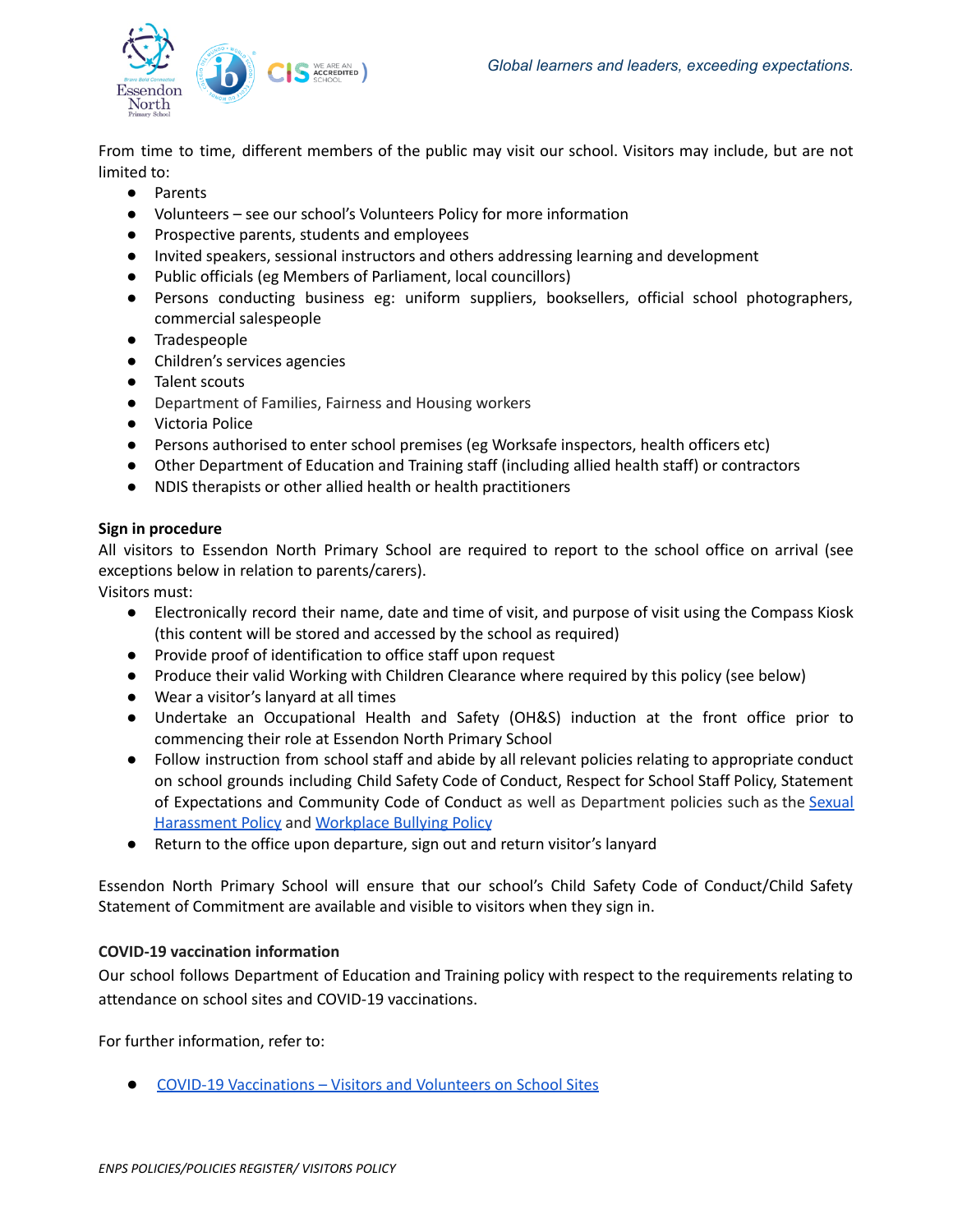

# **Working with Children Clearance and other suitability checks**

For Working with Children (WWC) Check and other suitability check requirements relating to parents/carers and other volunteers working with students please see our Volunteers Policy.

All visitors who are engaged in child-related work (see definition above) must have a valid WWC Clearance. Additional suitability checks may also be required such as reference, proof of identity, qualification and work history involving children checks.

In some circumstances, visitors to Essendon North Primary School who are not engaged in child-related work will also be required to produce a valid WWC Clearance depending on the particular circumstances of their visit. For example, Essendon North Primary School will require a valid WWC Clearance for:

- **visitors who will be working regularly with children** during the time they are visiting, even though direct contact with children is not a central part of their normal duties
- **visitors (e.g. contractors)**, who will regularly be performing work at the school and in circumstances where they will be performing their work in an area where they will be unsupervised and around children. Further background checks, including references, may also be requested at the discretion of the principal.

Visitors who will be working in areas away from students (e.g. a visiting auditor who will be located in the front office with administration staff) or who will be supervised and accompanied by a staff member during their visit (e.g. a Member of Parliament, a journalist, a prospective parent on a school tour) will not be required to have a WWC Clearance.

Sworn Victoria Police officers or sworn Australian Federal Police officers are exempt from requiring a WWC Check, but may be asked to verify that they are sworn officers by providing proof of identification.

## **Invited speakers and presenters**

On occasion, Essendon North Primary School may invite external speakers or providers to deliver incursions, presentations, workshops and special programs for our students. Consistent with Victorian Department of Education and Training requirements, Essendon North Primary School will:

- ensure that the content of presentations and programs by external providers contributes to the educational development of our students and is consistent with curriculum objectives
- ensure that any proposed visit, programs or content delivered by visitors complies with the requirement that education in Victorian government schools is secular and is consistent with the values of public education, Department policies and the *Education and Training Reform Act 2006* (Vic). In particular, programs delivered by visitors are to be delivered in a manner that supports and promotes the principles and practice of Australian democracy including a commitment to:
	- o elected government
	- o the rule of law
	- o equal rights for all before the law
	- o freedom of religion, speech and association
	- o the values of openness and tolerance
	- o respect the range of views held by students and their families.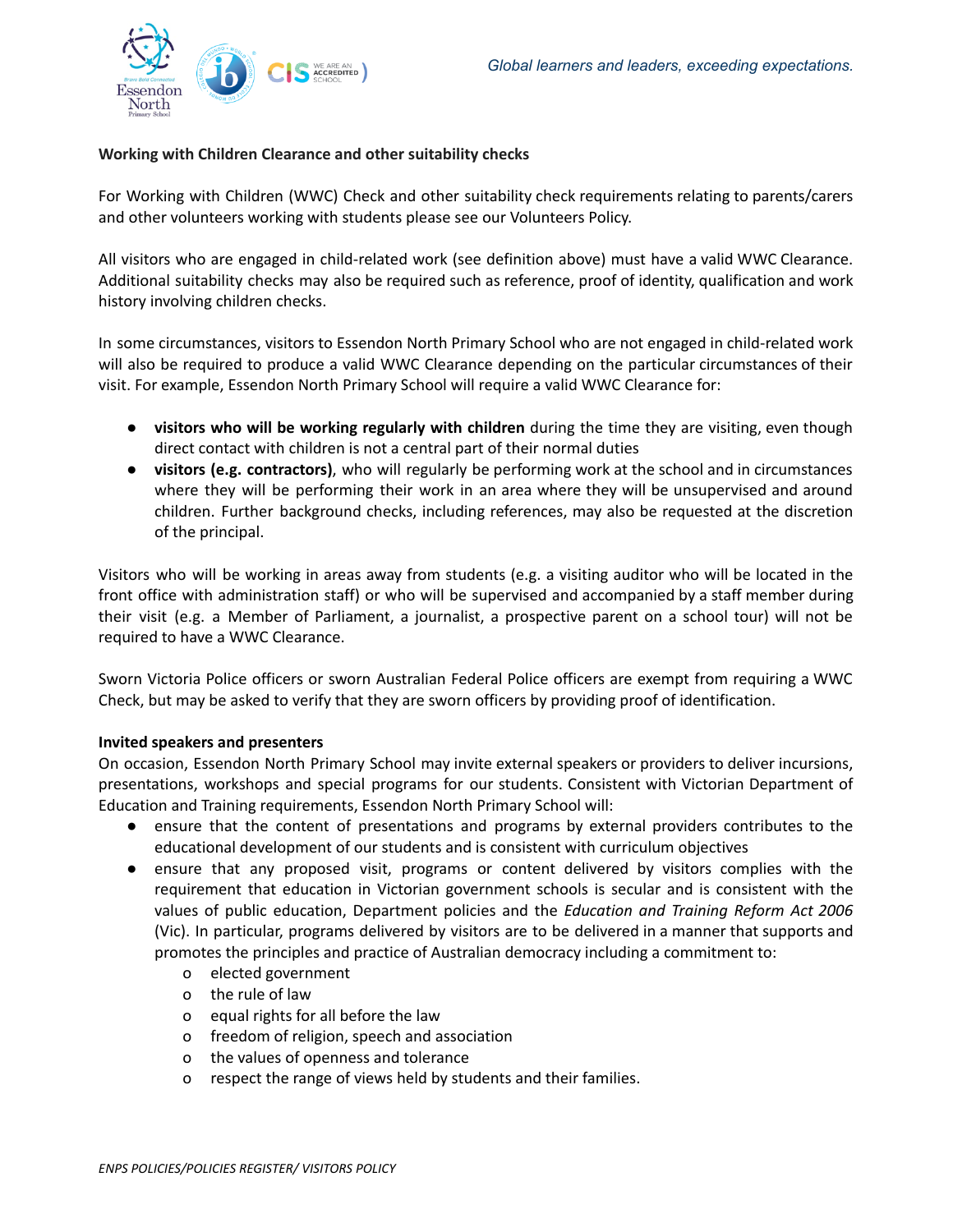

## **Parent visitors**

We understand that there may occasionally be a reason why a parent or carer may want to speak to or see their child at school, during school hours. If there is a particular pressing or unavoidable issue that cannot wait until the end of the school day, we ask that parents or carers call the school office to make the request to speak to or see their child during school hours.

We also ask that parents avoid arranging to visit their children at school wherever possible, as this can cause inappropriate disruptions to the school day.

All parents or carers who visit our school during school hours, other than for the purposes of school pick ups and drop offs or for specific school events (eg parent teacher interviews, concerts, assemblies etc), are required to sign in as a visitor at the school office.

Parents or carers who are prohibited from entering the school under a court order or direction of the Principal are not permitted to visit the school. Our school maintains and provides the Executive Team, relevant members of staff and our administration team with a list of restricted parents/carers which may include identifying photographs and any other information as required depending on the level of risk posed.

## **Other visitors**

All business operators, tradespeople and other visitors attending the school to conduct work must report to the school office upon arrival for instruction and follow the sign in procedure outlined above.

## **COMMUNICATION**

This policy will be communicated to our school community in the following ways:

- Available publicly on our school's website
- Included in induction processes for relevant staff
- Included in our staff handbook/manual
- Discussed in an annual staff briefing/meeting
- Made available in hard copy from school administration upon request

## **RELATED POLICIES**

- Statement of Expectations
- Volunteers Policy
- Statement of Commitment to Child Safety/Child Safety Policy
- Child Safety Code of Conduct
- Respect for School Staff
- COVID-19 Mandatory Vaccination Information Collection and Storage Procedures

## **RELATED DEPARTMENT POLICIES**

- Child Safe [Standards](https://www2.education.vic.gov.au/pal/child-safe-standards/policy)
- Visitors in [Schools](https://www2.education.vic.gov.au/pal/visitors/policy)
- Contractor OHS [Management](https://www2.education.vic.gov.au/pal/contractor-ohs-management/policy)